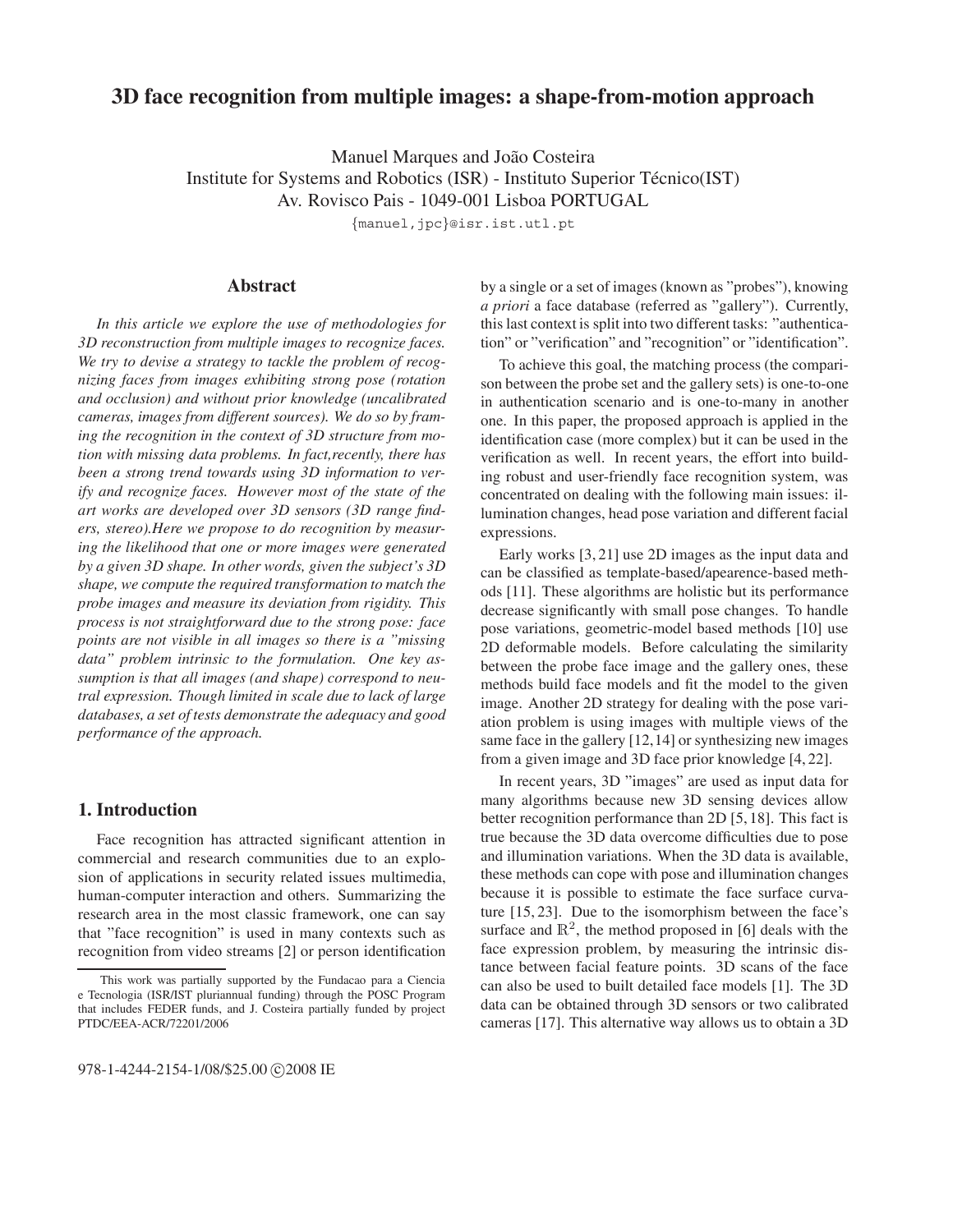dense reconstruction by a stereo preprocessing.

In this paper we want to take advantages of modeling the human face as a 3D object using 2D images, such as [9,17], but avoiding expensive 3D sensors. Unlike these two works, the method proposed in this paper needs a few feature points and can be used with uncalibrated cameras. Since we use point features and do not require calibration our method can use images of different sources (like cameras, press and Internet) and avoids computationally heavy matching preprocess. Also, in general feature points are more reliable to illumination changes and finally, since we can cope with partial data (missing data), unreliable points can be eliminated (declared invisible). In summary, we propose here a face recognition method with the following main characteristics:

- uses 2D images from uncalibrated cameras
- images can display large pose variations
- models explicitly scaling factors allowing images captured at different distances from the subject.

These main features must be understood in a constrained context. In other words, there are some underlying assumptions:

- face expression is close to neutral.
- images are well modeled by orthographic projection.
- at least 3 images for training.
- position of feature points are known (matching is solved).

Our methodology hinges on the rigid (3D) relation between different views of the same object. By using a 3D reconstruction algorithm that can handle missing data, we compute the 3D shape (3D location up to scale) of a set of face points (training). With the available test images (one or more) recognition/verification is performed by verifying the deviation of these images from a rigid transformation followed by a projection.

## **2. Problem and Notation**

The human face is represented by a set of point features which image position we consider known. In our notation, the human face is thus represented by  $P$  points viewed in  $F$ frames. We can define a *data matrix* built by stacking the image coordinates as follows:

$$
\mathbf{W} = \begin{bmatrix} u_1^1 & \cdots & u_1^P \\ v_1^1 & \cdots & v_1^P \\ \vdots & \ddots & \vdots \\ u_F^1 & \cdots & u_F^P \\ v_F^1 & \cdots & v_F^P \end{bmatrix}
$$
 (1)



Figure 1. The select features



Figure 2. Orthographic projection

where  $u_f^p$  and  $v_f^p$  are the p point projection in frame f. In this paper we will consider 13 points shown in figure  $1<sup>1</sup>$ ): **eyes corners** (4 points), **mouth corners** (2 points), **tip of the nose and 2 points in the nose base** and **targus and lobule in the ear** (4 points).

Of course, the approach is independent of point type and its number. These were chosen on one hand due to the its near-rigidity (except the mouth) and on the other because they are the most identifiable feature points, providing good discrimination [24]. There are no restrictions to adding other feature points.

If the size of the head is small relative to its distance from the camera, as in [9], we can assume the scaledorthographic camera model for the data. Then, **W** can be written according to the following equation (see figure 2):

$$
\mathbf{W} = \begin{bmatrix} \mathbf{i}_x^1 & \mathbf{i}_y^1 & \mathbf{i}_z^1 \\ \mathbf{j}_x^1 & \mathbf{j}_y^1 & \mathbf{j}_z^1 \\ \dots & \dots & \dots \\ \mathbf{i}_x^f & \mathbf{i}_y^f & \mathbf{i}_z^f \\ \mathbf{j}_x^f & \mathbf{j}_y^f & \mathbf{j}_z^f \end{bmatrix} \begin{bmatrix} \mathbf{X}_1 & \dots & \mathbf{X}_P \\ \mathbf{Y}_1 & \dots & \mathbf{Y}_P \\ \mathbf{Z}_1 & \dots & \mathbf{Z}_P \end{bmatrix} + \begin{bmatrix} t_u^1 \\ t_v^1 \\ \dots \\ t_u^f \\ t_v^f \end{bmatrix}
$$
(2)

$$
\mathbf{W} = \mathbf{M}\mathbf{S} + \mathbf{t}^T \mathbf{1} \tag{3}
$$

where  $\mathbf{M}_{[2F \times 3]}$  is the *motion matrix*,  $\mathbf{S}_{[3 \times P]}$  the *shape matrix* and  $\mathbf{t} = \left[ t_u^1 t_v^1 ... t_u^F t_v^F \right]^T$  the *translation vector*. Rows  $2i - 1$  and  $2i$  of **M** are orthogonal.

Note that vectors  $i^f$  and  $j^f$ , which represent the camera axis in image  $f$ , are not unit-norm vectors. Their norm is

<sup>1</sup>http://www.kyb.tuebingen.mpg.de/bu/people/volker/audrey.MPG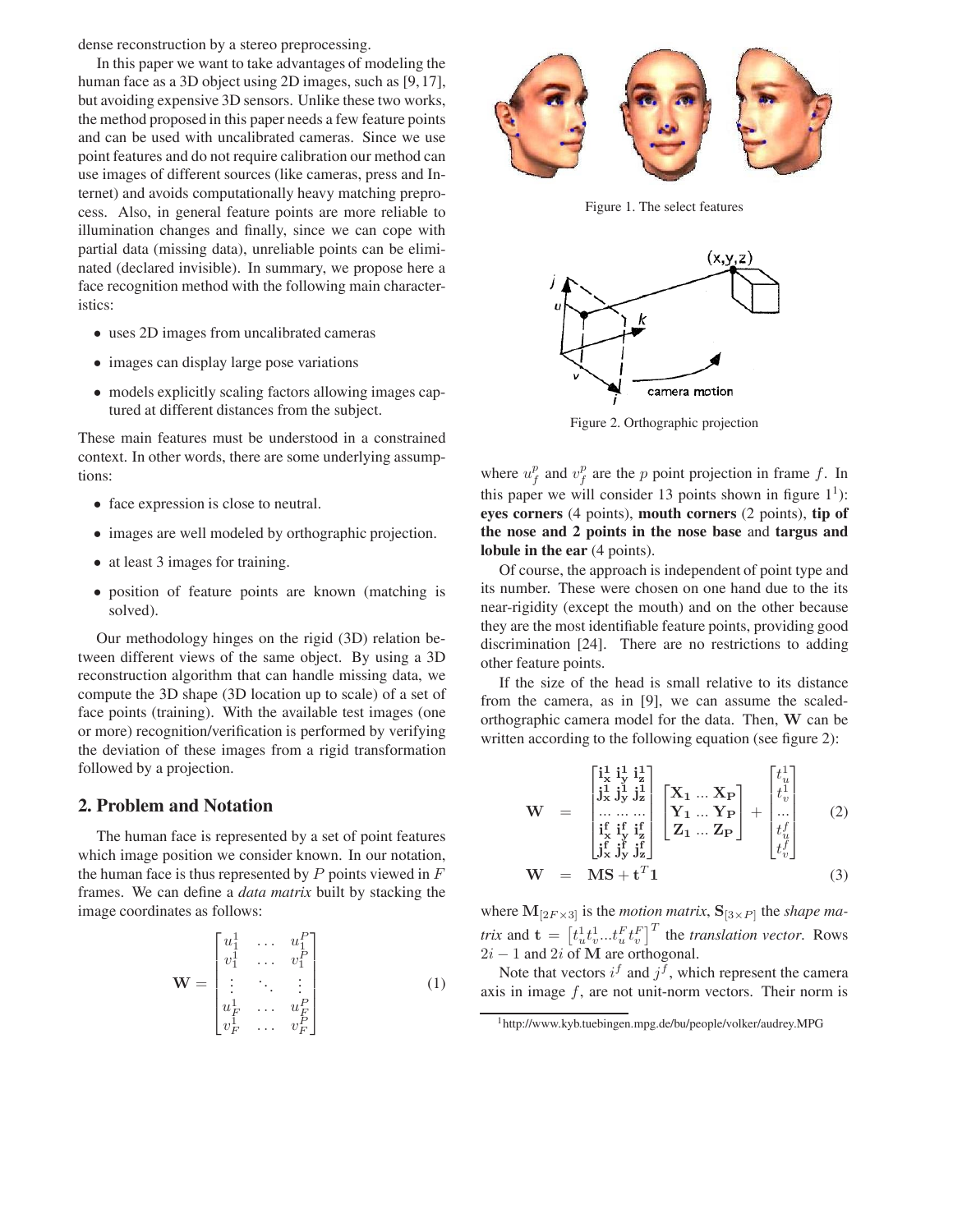$||\mathbf{i}^f||^2 = ||\mathbf{j}^f||^2 = \alpha^f$ . This models the image scale factor. In fact faces can be obtained at any distance from the camera, and if orthography is adequate, this scale factor relates directly to depth. Each pair of stacked vectors  $i<sup>f</sup>$  and  $j<sup>f</sup>$  form a Stiefel matrix (two rows of a 3x3 rotation matrix) multiplied by the scale factor.

If all point projections are known in all  $f$  frames, the *shape matrix* (3) can be calculated in closed-form [19]. However this is not the case if images have strong pose. In almost any images there will be a subset of points that are not visible (occluded), as figures 1 and 3 show.

Mathematically, we do not know all the *data matrix* values (1) but only a set of them given by the *known data matrix* **Z**, written as:

$$
\mathbf{Z} = \mathbf{W} \odot \mathbf{D} \tag{4}
$$

where  $\odot$  represents the Schur (elementwise) product and  $D$ is the *mask matrix*. This matrix is a binary matrix identifying the known data with 1 and unknown data with 0.

# **3. Recognizing using 3D Shape**

The whole face recognition process hinges on 3D shape computation. In other words, there are two main steps in the whole process: First we must compute the 3D shape of the feature points from incomplete data (missing points due to pose). Matrix S (shape) thus defines uniquely each subject. Second, the goal in the recognition process amounts to finding the shape that after some rotation, translation and projection is more likely to explain the 2D data (one or more test images). This process is also done with some data missing.

In summary, we recognize by seeking the best rigid explanation for the data. It is clear now that estimating shape from incomplete data is a key procedure in the whole process, so next sections will be devoted to this task.

### **3.1. The missing data problem and shape estimation**

In this section, we explain how to estimate the face's shape knowing the 2D projections of 13 feature points in  $F$  images with a partial view (4). Considering the human face (with neutral expression, in this case) as a rigid object and verifying the orthographic model equation (3), we can easily conclude that **W** has at most rank 4 [19]. We can estimate **Z**'s unknown values in the following way: Among all rank 4 matrices choose the one that best approximates (in the LSE sense) the known data. In other words, solve the following problem:

## **Problem 1**

$$
(\widehat{\mathbf{Z}})^* = arg \min_{\widehat{\mathbf{Z}}} \quad \left| \left| \left( \mathbf{W} - \widehat{\mathbf{Z}} \right) \odot \mathbf{D} \right| \right|_F^2
$$
  
s.t. 
$$
\widehat{\mathbf{Z}} \in \mathcal{S}_4
$$



Figure 3. Left - Frontal pose: the viewed features are represented by the green squares Right - Cyan triangles are the the missing features, estimated by a state of the art rank-based algorithm.



Figure 4. Visible features are represented by green squares. Estimates of occluded features using [7] are represented by cyan triangles. Features represented by red circles were computed using our rigid factorization algorithm. Left - The cyan triangles correspond to features of the right ear and, in this case, data is not degenerate. Right - Frontal pose: a typical degenerate case.

where  $S_4$  is the space of matrices with rank equal to 4.

There are several iterative algorithms [7, 13] to solve the missing data problem with rank constraint, such as Problem 1. After solving it through this approach - the rankbased approach -, the Tomasi-Kanade algorithm [19] can be used to estimate shape and motion. However, the image stream has one single degenerate image (an image where the 3D points of the known projections belong to a 1D or 2D subspace), problem 1 becomes an unconstraint problem [16]. This situation is quite usual in face recognition since frontal face images (figures 3 and 4) are fairly common in databases. The wrong results described before happen because the viewed 3D points (the eyes and mouth corners, for example) belong to the same 2D subspace (lye on a 3D plane). Due to this, the rank-based approaches do not obtain a correct face shape estimate.

To use frontal images in the gallery set and, at the same time, obtain a correct face, we must redefine the optimization problem according to [16], replacing problem 1 by

#### **Problem 2**

$$
(\widehat{\mathbf{M}}, \widehat{\mathbf{S}})^* = \arg \min_{\widehat{\mathbf{M}} \widehat{\mathbf{S}}} \sum_{f} \left| \left| \left( \mathbf{W}_f - \widehat{\mathbf{M}}_f \widehat{\mathbf{S}} + \widehat{t}_f \mathbf{1}_{[1, P]} \right) \odot \mathbf{D} \right| \right|_F^2
$$
  
s.t. 
$$
\widehat{\mathbf{M}}_F \widehat{\mathbf{M}}_F^T = \alpha^I I
$$

$$
\alpha^f \in \mathbb{R}^+, \quad \forall_f
$$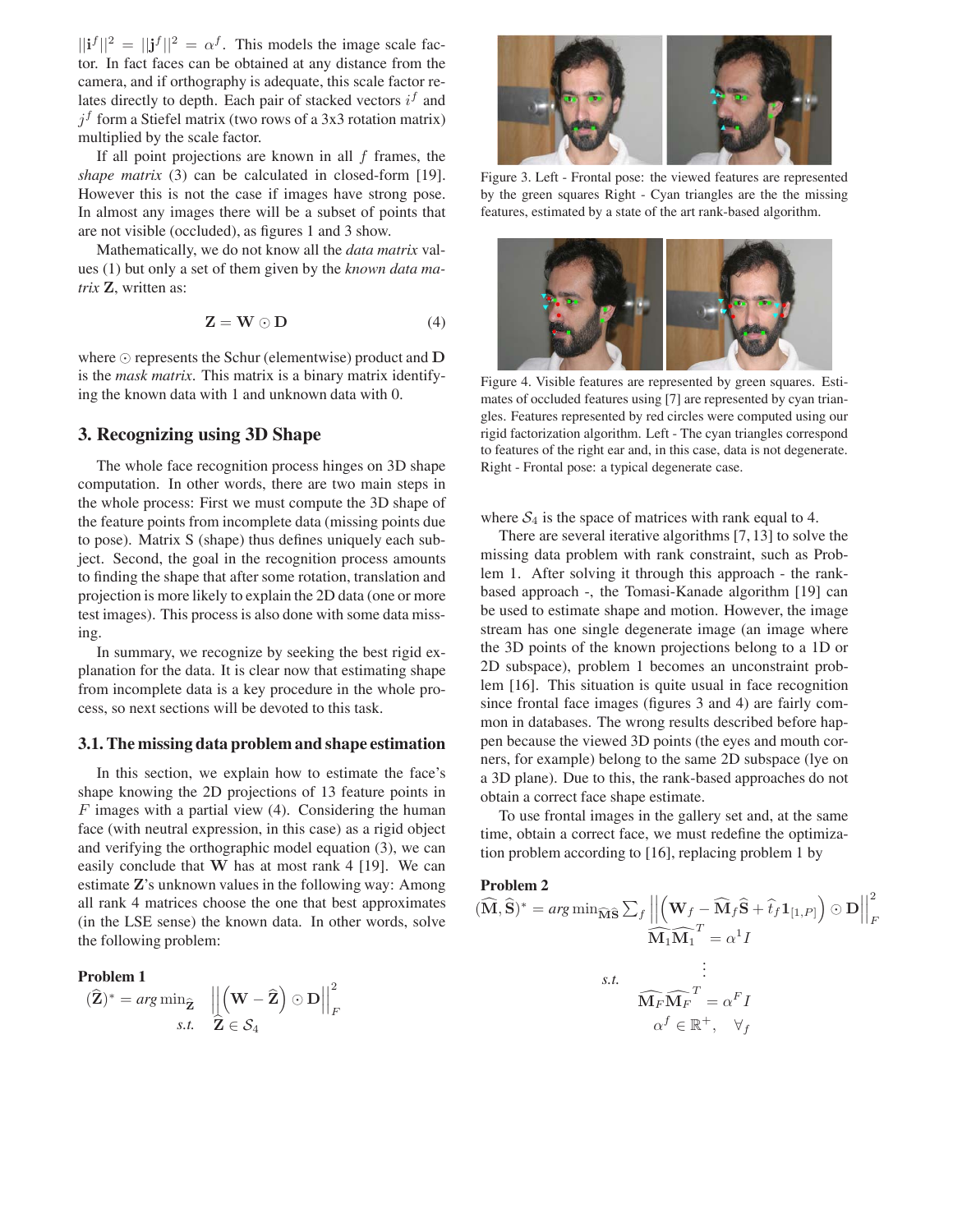where  $\widehat{\mathbf{M}} = \begin{bmatrix} \end{bmatrix}$ **M** <sup>1</sup> T  $...M_F$  $T\begin{bmatrix} T \end{bmatrix}$  (3) and  $\alpha^{f}$  is the scale factor of frame f.

The main difference between this strategy and the previous one is in the constraints: the constraints in problem 2 are the orthogonality constraints. Due to this, the orthographic camera model (3) is imposed to the data. To find a solution for problem 2, we use the following iterative algorithm:

## **ALG1**

**1.** Initializations:  $\mathbf{Z}_0 = \mathbf{W}$ ,  $k = 0$ **2.**Estimate translation (centroid).  $\mathbf{\widehat{t}}_k = \left[\frac{1}{P}\sum_i \widehat{\mathbf{Z}_{1i}}_k \right] \dots \left[\frac{1}{P}\sum_i \widehat{\mathbf{Z}_{[2f,i]}}_k \right]$  $\overline{1}$  $\mathbf{Z}_{ck} = \mathbf{Z}_k - \mathbf{t}_k$  Remove translation  $k = k + 1$ **3.** Estimate  $\mathbf{M}_k$  e  $\mathbf{S}_k$  (run ALG2 with  $\mathbf{Z}_{ck}$ ) **4.** Update data matrix  $\widehat{Z}_k = (\widehat{\mathbf{M}}_k \widehat{\mathbf{S}}_k + \widehat{\mathbf{t}}_{k-1} \mathbf{1}_{[1, P]}) \odot \bar{\mathbf{D}}$ Missing data estimate +  $\frac{Z \odot D}{K}$  **Known data**  $\overline{\mathbf{D}}$  - 2's complement of  $\mathbf{D}$  i.e.  $\overline{\mathbf{D}} = \mathbf{1}_{[2F, P]} - \mathbf{D}$ 

**5.** Verify if  $||\mathbf{Z}_k - \mathbf{Z}_{k-1}|| < \epsilon$ . If not verify go to step 2 and  $k = k + 1$ .

Each matrix  $\widehat{\mathbf{M}}_k$ , computed in step 3, must satisfy the orthogonality constraints. Due to this, we use a rigid factorization method given by

# **ALG2** Args: **Z***<sup>c</sup>*

- **1.** Initial factorization:
	- factorize **Z***<sup>c</sup>* using any factorization (e.g. SVD)  $Z_c = AB$ ,  $R = A$ ,  $\hat{M}^0 = A$ ,  $S^0 = B$  $k = 1$

**2.** Project R into the manifold of motion matrices

$$
\widehat{\mathbf{M}^k} = \arg \min_{\mathbf{X}} \sum_{f} ||\mathbf{R}_f - \mathbf{X}_f||_F^2
$$
  
s. t. 
$$
\mathbf{X}_f \mathbf{X}_f^T = \alpha_f \mathbf{I}_{2x2} \quad \forall f
$$

$$
\alpha \in \mathbb{R}^+
$$

**3.**  $\widehat{S^k} = \widehat{M^k}^+ Z_c$ ,  $\widehat{M^k}^+$  - Moore-Penrose pseudoinverse  $\mathbf{4.} \ \mathbf{R} = \mathbf{Z}_c \widehat{\mathbf{S}}_k^+$ 

**5.** Verify if  $||\widehat{\mathbf{M}}_k - \widehat{\mathbf{M}}_{k-1}|| < \epsilon$ . If not, go to step 2 and  $k = k + 1$ . **6.**  $M = M_k$  and  $S = S_k$ 

In step 2, it is important to note that matrices  $M^k$  are obtained in closed-form - *Procustes problem*. To see the full details about this algorithm and its performance see [16]. In figure 4, we can verify that this algorithm provides accurate and reliable locations to the occluded features. In the left image, the cyan triangles represent the estimated position of the right ear points done with Buchanan& Fitzgibbon's algorithm [7], considered the best performing matrix

completion algorithm. Estimates of the above algorithm are represented by the red dots (the points of the left ear are projected over the nose, where it should be). The right image of the same figure just show a frontal image (degenerate data - points on a planar surface). Note that one single degenerate image produces such error, regardless of the number of "well-behaved" images (with non-coplanar points).

So, this means that shape and motion estimates are correct and thus allows our face recognition methodology dealing simultaneously with 3D shape and strong pose and scale factor. In other words the correct results can be obtained only if the orthogonality constraints are verified. Any other method (say [7, 13]) would fail unless all data are nondegenerate (no frontal images, for example).

## **3.2. The classification task**

The probe images are represented the same way as the gallery images: by those face features mentioned in section 2. It is also important to note that the pose of face in a probe image is not *a priori* specified.

The main idea about evaluating the similarity degree between two different data sets is to use the same criterion used to estimate 3D shape (in section 3.1) - rigidity. This means that if a probe and gallery sets match, given a known 3D shape of the gallery subject, the 2D projections of the probe set are in accordance to the orthographic camera model (3). To compute the compatibility degree between these two sets, we solve a similar problem to Problem 2 but with one frame, only, that is, computing the best Stiefel matrix  $M_i$  that adjust gallery shape to probe:

### **Problem 3**

$$
\epsilon_{ij} = \min_{\widehat{\mathbf{M}}_i} \sum_{k}^{F} \left| \left| \mathbf{W}_{ik} - \widehat{\mathbf{M}}_i \mathbf{S}_j \right| \right|^2
$$
  
s.t.  $\widehat{\mathbf{M}}_i \widehat{\mathbf{M}}_i^T = \alpha I$ 

where  $\mathbf{W}_{ik}$  is composed by the 2D projections of image  $k$ of probe i and  $S_j$  the shape of face j. Note that, in this case,  $W_{ik}$  and  $S_j$  are known (no missing elements). Then, the classification of the face of probe image  $k$  is obvious: it is the same face of gallery 3D shape j if  $\epsilon_{ij}$  is below of a threshold.

The above optimization is quite straightforward and efficiently done: Knowing the Shape an initial estimate can be computed from the Least-Square Error estimate ( $\widehat{M}_i$  =  $\mathbf{W}^i \mathbf{S}_j^T (\mathbf{S}_j \mathbf{S}_j^T)^{-1}$ ) and for high precision, three steps of a Newton algorithm are performed.

## **4. Experiments**

To evaluate if 3D shape and rigidity are good cues to face classification with strong pose, we put forward a small experimental setup consisting of 110 images belonging to 12 subjects.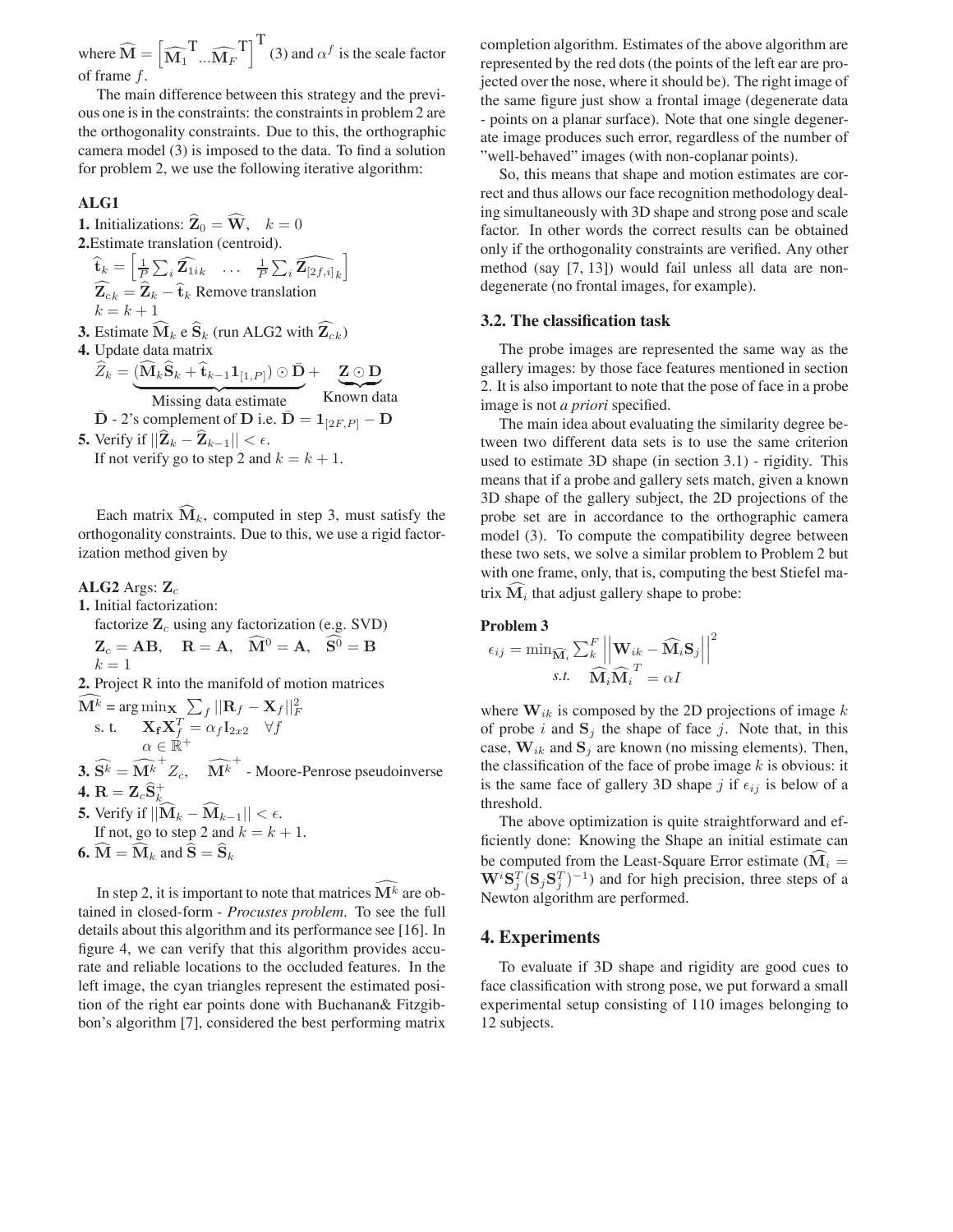

Figure 5. Pose variation of typical gallery set. Each set was formed by 5 images.



Figure 6. Typical images for the probe set.Some sets included 2 images per subject

The type of images used in this test are shown in figure 5 and 6. Images were obtained by a regular digital camera (resolution  $3072 \times 2048$  pixels), with strong pose variations. There was no constraints on the viewing angle and distance between the camera and the subjects (scale factor) also varied. Feature points were selected manually.

The results presented in figures 7 and 8 were obtained from 130 experiments, consisting on randomly selecting probe and gallery images from the whole set of images. After the random choice of the gallery set, each shape face is calculated from 5 2D images of a same person. In figure 5 we show 4 images from a typical gallery set. On the other hand, one element of the probe set is composed by 1 or 2 images. In the 2 image case, they are also selected randomly. In figure 6, the 4 images belong to 4 different probe sets, composed by one single image.

In figure 7 we show the error histograms for the 130 experiments with one image (left graph) and 130 with two im-



Figure 7. Histogram of data reconstruction error (error of Problem 3. Left- One image per probe set. Right- Two images per probe set. X-axis represent the error  $\epsilon_{ij}$ . Blue dashed curve represents percentage of correct cases: Probe and gallery sets are compatible.Red curve corresponds to incompatible sets



Figure 8. ROC curve: Solid line - 1 image in each probe set Dashed line - 2 images in each probe set

ages (right graph). This histogram represents the percentage of correct cases (blue dashed curves) where shape and data belong to the same subject and the percentage of wrong cases (red curves), as a function of error  $\epsilon_{ij}$ . As it is clear, both classes can be easily separated. This separation is even deeper if we increase the size of probe images as shown in the right graph of figure 7 and more evident in the ROC curve shown in figure 8. In this figure, the solid line represents the ROC curve for the one probe image experiment and the dashed line the ROC curve for the 2 image experiment. At 0% false positive rate we can still achieve 85% of correct classification.

# **4.1. Conclusions and future work**

In this paper, we shown a new face recognition method to deal with strong pose, which by nature generate occlusion of the face. By fusing information from several images it handles any type of pose. Also, since it relies on orthographic models it works with images from uncalibrated cameras. Because the reconstruction algorithm models reality more faithfully (imposing the full camera model), it can use degenerate data like frontal images where the viewed points lye on planar surfaces (degenerate 3D data!).

Even though it requires a scaling up of the data set for more accurate evaluation, we believe that this innovative concept is quite promising and definitely robust to strong pose.